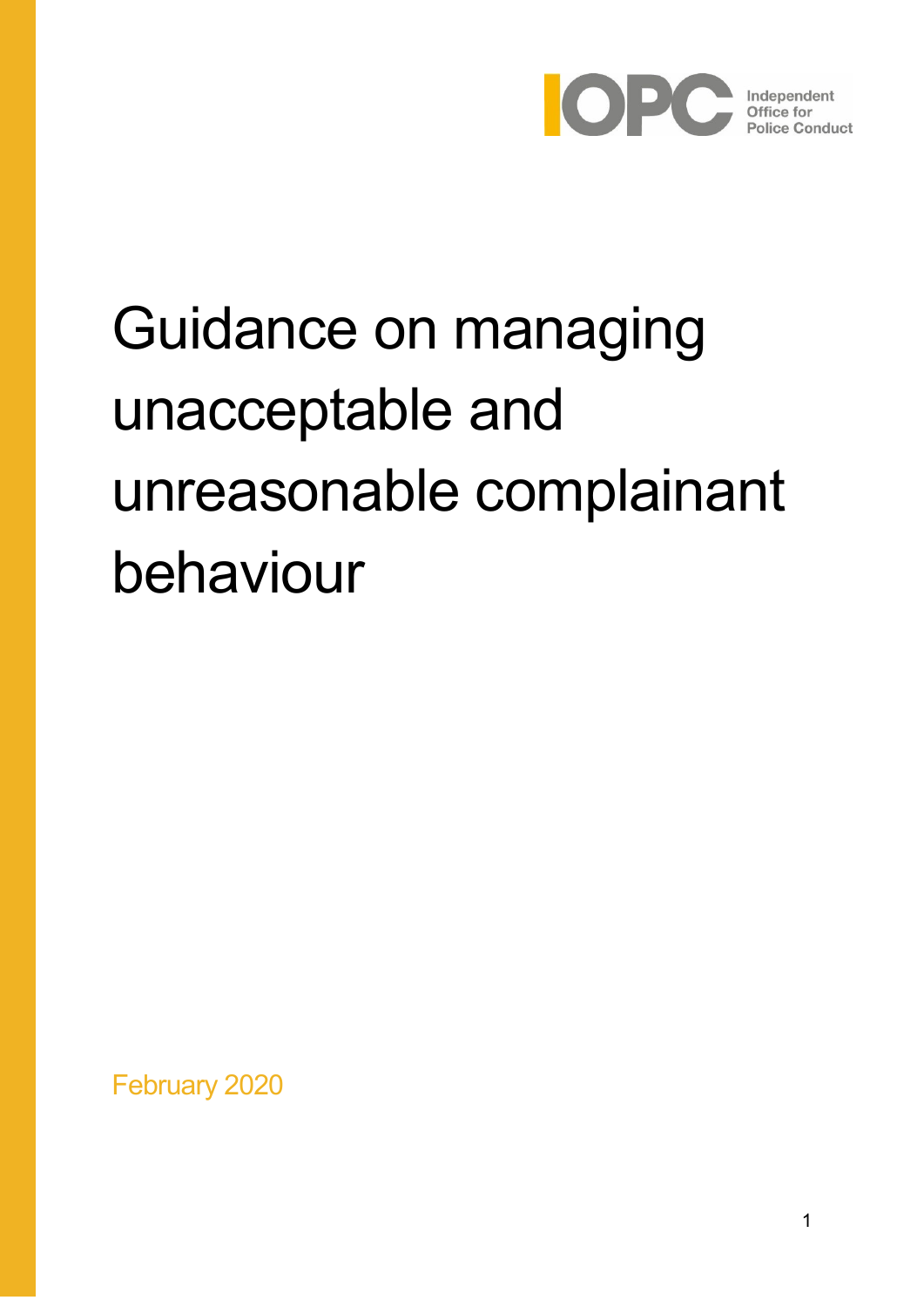## **Contents**

| Introduction                                                  | 3              |
|---------------------------------------------------------------|----------------|
| What is unacceptable behaviour?                               | 3              |
| Types of unacceptable behaviour                               | 4              |
| Violent, threatening or abusive behaviour                     | 4              |
| What is unreasonable behaviour?                               | 5              |
| Types of unreasonable behaviour                               | 5              |
| Unreasonable persistence                                      | 5              |
| Unreasonable demands or obstructive behaviour                 | 6              |
| Underlying causes                                             | 6              |
| Needs of individual complainants                              | $\overline{7}$ |
| Approaches to managing unacceptable or unreasonable behaviour | 9              |
| Common scenarios and example contact strategies               | 10             |
| Adhering to and reviewing/revising the contact strategy       | 12             |
| Further action                                                | 12             |
| Staff welfare and protecting privacy                          | 13             |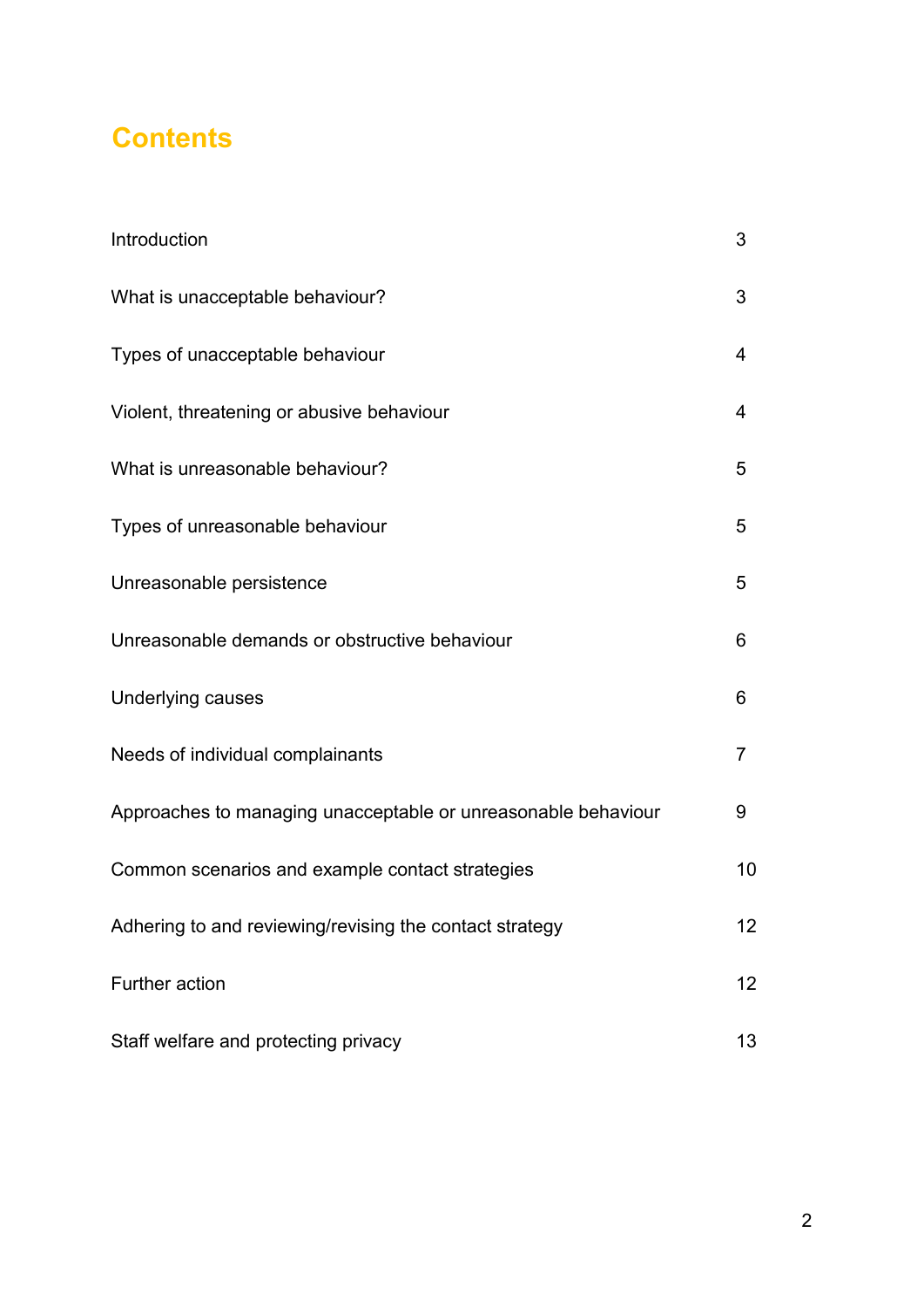## **Introduction**

An effective police complaints system must be visible and accessible to all. Complainants have the right to be heard, understood and respected, as do complaint handlers, who must make sure all complaints are considered fairly.

In a small number of cases, people pursue their complaints in a way that is unacceptable. They may behave unacceptably, be unreasonably persistent in their contact, or make unreasonable demands. This can have an impact on the health and safety of complaint handlers. It can also have an impact on investigating their complaint, or complaints by others.

This guidance provides complaint handlers with a fair and consistent approach to managing unacceptable or unreasonable behaviour by complainants, while making sure access to the police complaints system is maintained for all. It is not intended to replace existing policies that forces or police and crime commissioners (PCCs) have in place at a local level. It aims to build on, and consolidate, existing guidance and policies, including obligations under the *Equality Act 2010*.

## **What is unacceptable behaviour?**

Complainants have often experienced traumatic or distressing circumstances that lead them to make a complaint. Anger or frustration about the complaint is a common response, but it can become unacceptable if it escalates and/or becomes abusive, and/or is personally directed at complaints handlers.

In this context, unacceptable behaviour is defined as any behaviour that has the potential to cause harm, injury or negatively impact on the health and safety of complaint handlers. Unacceptable behaviour may be isolated to a single incident, or form a pattern of behaviour over time. Even if a complaint has merit, a complainant's behaviour can still be unacceptable.

People communicate and express themselves differently depending on their background and a range of other factors. It is important to be aware that formality, pacing and emotion can vary significantly across cultures. Certain mental health conditions or disabilities may make it difficult for people to express themselves and/or to communicate clearly. Forces should always aim to make the complaints system accessible to all and, where appropriate, make reasonable adjustments if they are advised of access requirements. However, they may still need to put in place contact strategies in some circumstances.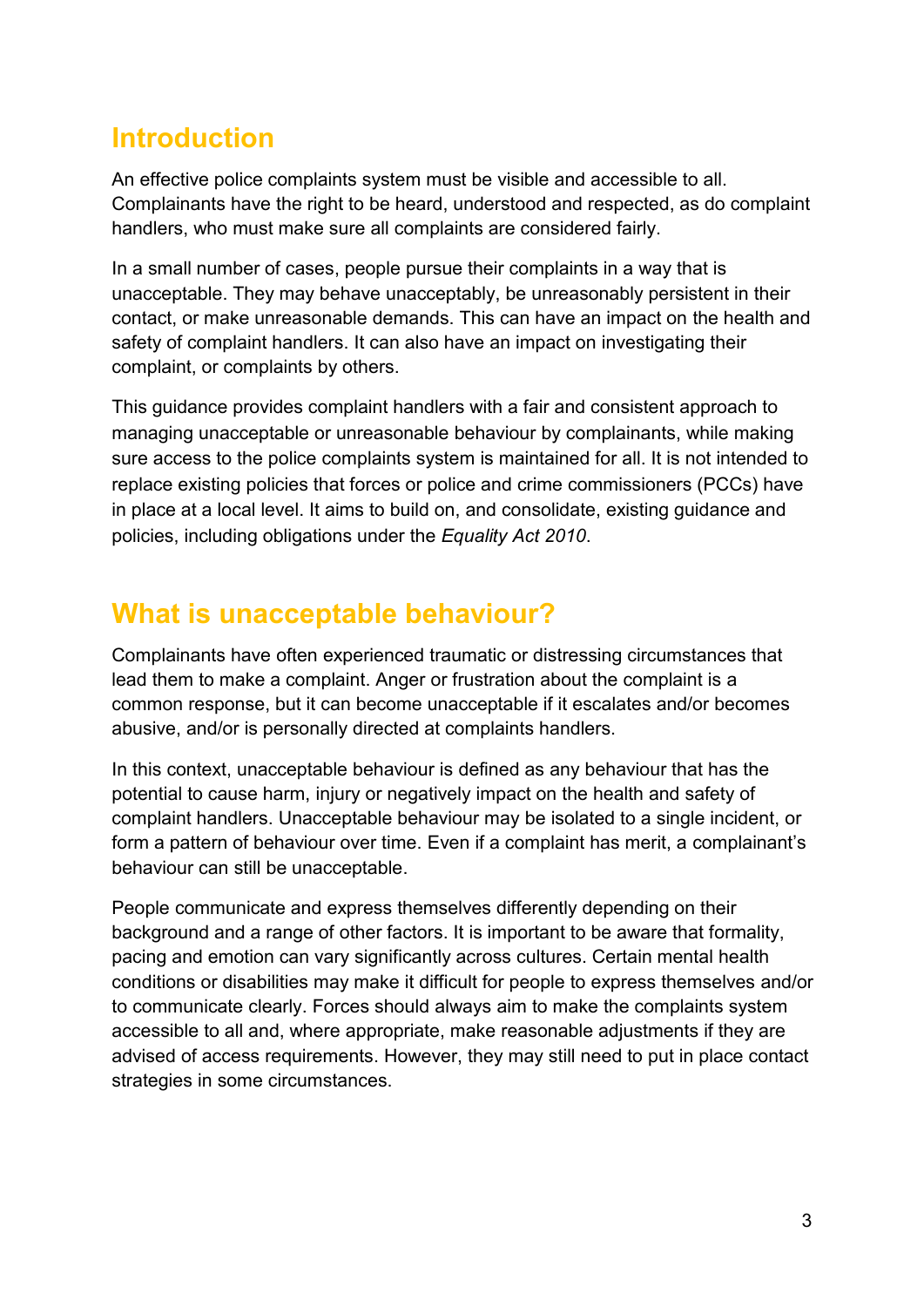# **Types of unacceptable behaviour**

Violent, threatening or abusive behaviour

Complainants may be distressed or upset because of the circumstances leading to their complaint. The complainant's behaviour is considered unacceptable when these emotions lead to behaviour which is violent, threatening or abusive.

Staff should not endure or tolerate violent, threatening or abusive behaviour. The safety and wellbeing of staff should always be protected, even if the service provided to the complainant has fallen short of expected standards.

Violent, threatening or abusive behaviour may involve any or all of the following:

- verbal abuse, derogatory, discriminatory or defamatory remarks (verbal or written)
- escalating agitation, intimidating body language or invasion of personal space
- harassment, intimidation or threats
- threats or harm to people or property
- stalking (in person or online)
- psychological manipulation
- oppressive or coercive behaviour

When unacceptable behaviour takes place during a telephone call, the complaint handler should tell the complainant their behaviour is unacceptable, set out explicitly why the behaviour is unacceptable, and warn them that if the behaviour continues, they will end the call. Complaint handlers at all levels should be empowered to end telephone calls where they experience threatening, or abusive behaviour.

If staff are forced to end a call due to unacceptable behaviour, they should report it to their supervisor and seek advice on the appropriate steps to take. A reference note should be made on the case file, setting out why a call was ended and what other actions were taken.

Threatening and abusive correspondence is also unacceptable, and can have a similarly negative effect on the wellbeing of complaint handlers. Where such correspondence is received, an appropriate contact strategy should be created and recorded in the case file.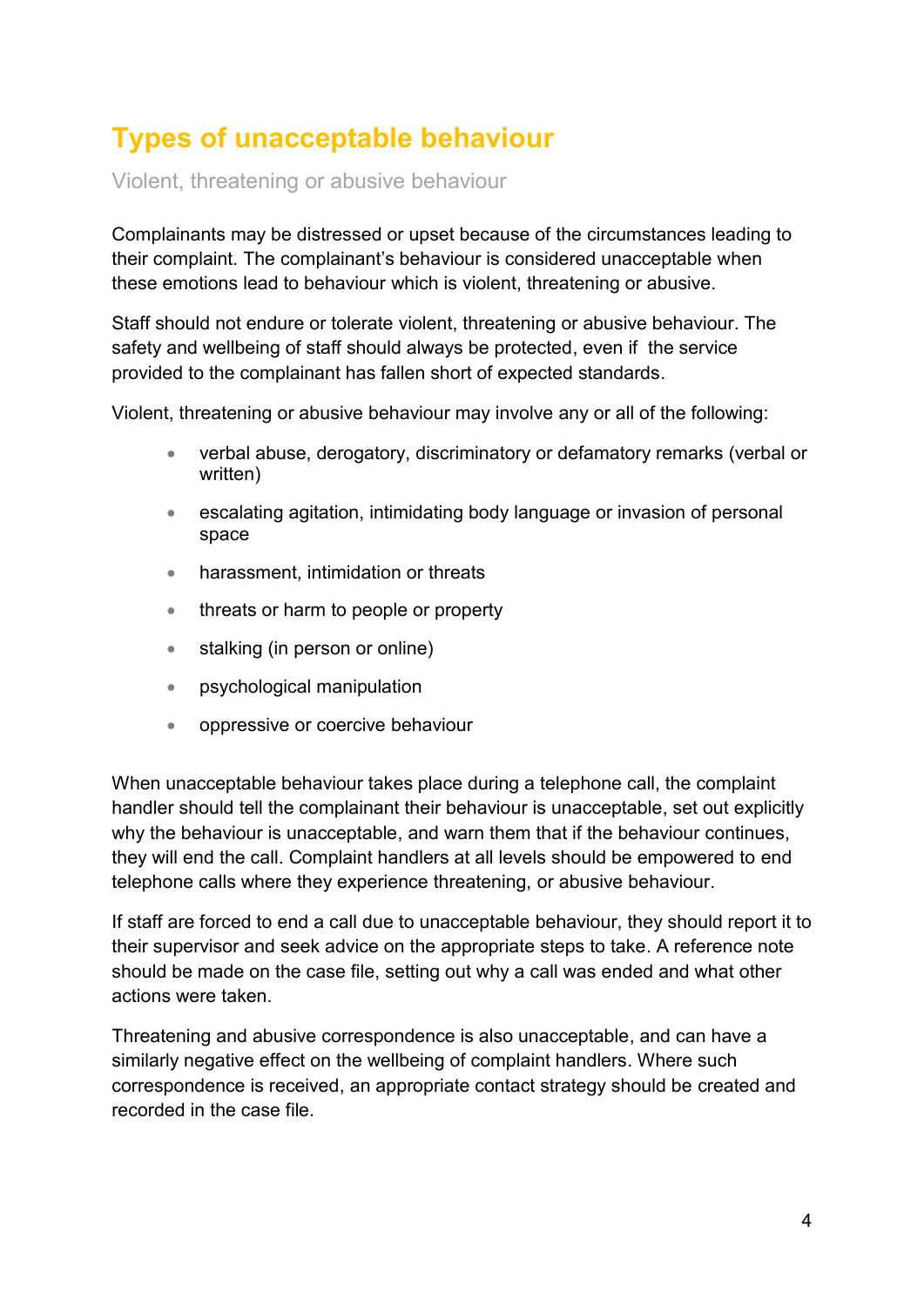## **What is unreasonable behaviour?**

Unreasonable behaviour is any behaviour that impacts on the ability of staff to effectively do their jobs, and goes beyond someone being assertive or expressing their dissatisfaction. It may be isolated to a single incident, or form a pattern of behaviour over time. Even if a complaint has merit, a complainant's behaviour can still be unreasonable.

## **Types of unreasonable behaviour**

Unreasonable persistence

A complainant's behaviour may be unreasonable if they continue to write, email or telephone about their complaint(s) excessively (and without providing new information) despite being assured that their complaint is being dealt with, or being told their complaint has concluded.

While this behaviour may not appear to be as severe as violent, threatening or abusive behaviour, it is considered unreasonable because of the impact it can have on the time and resources of staff, which in turn can impact on the capacity to manage other complainants.

Unreasonable persistence may consist of:

- persistently calling, writing or emailing to demand updates, despite being assured that matters are in hand, and being given reasonable timescales for when an update can be expected
- refusing to accept reasonable explanations following the conclusion of a complaint, and/or failing to follow appropriate appeal/review channels
- contacting different people in the same organisation to try to secure a different outcome
- the volume or duration of contact impacting on the ability of complaint handlers to carry out their functions (this can include calling a number of times repeatedly on the same day)
- re-framing or re-wording a complaint that has already been finalised
- persisting with the complaint despite failing to provide any evidence to support it after numerous requests to do so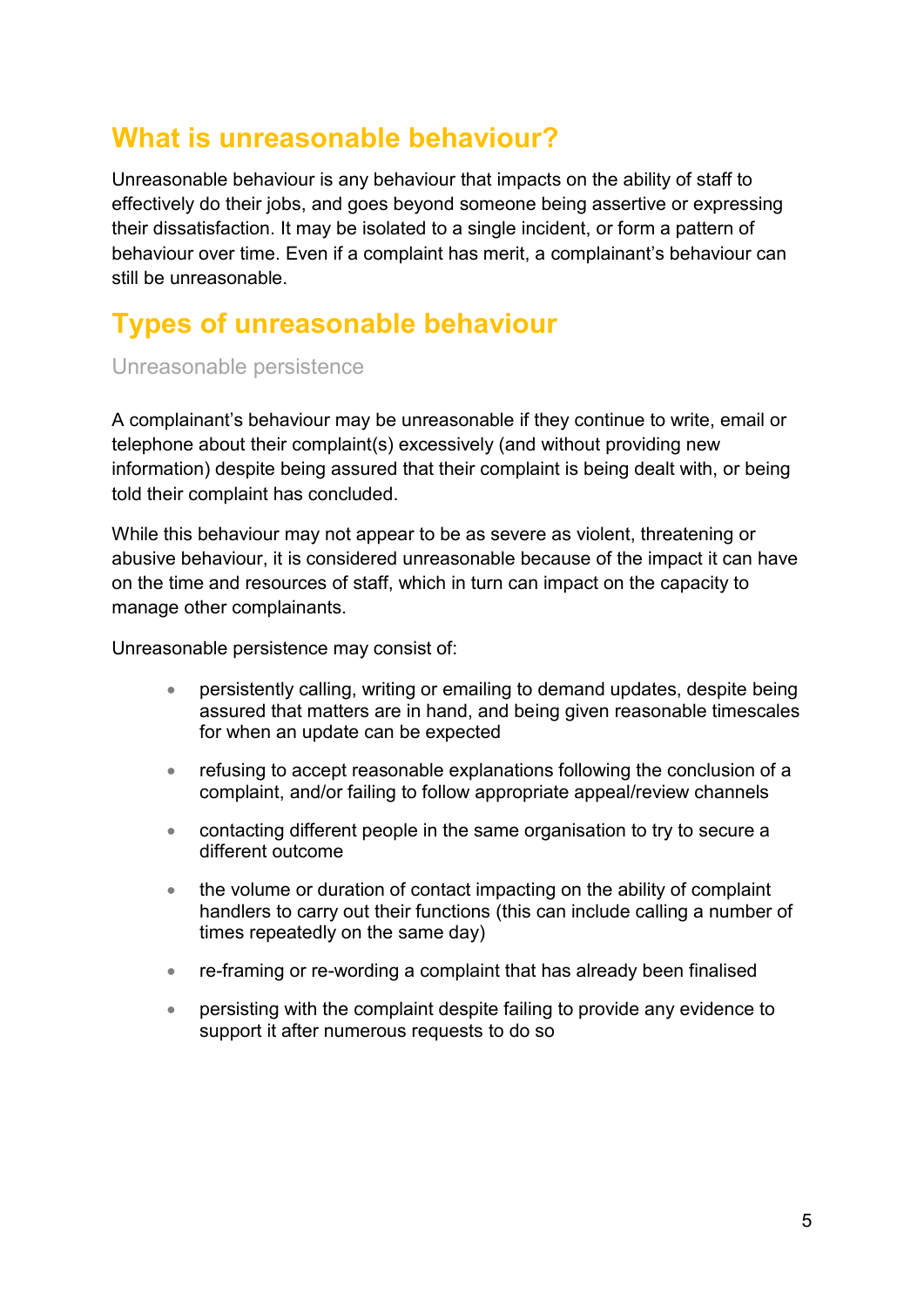#### Unreasonable demands or obstructive behaviour

This type of behaviour is considered unreasonable because of its impact on the time and resources of the organisation, its services and staff, and on the ability to thoroughly investigate the complaint. It can include:

- repeatedly demanding responses within an unreasonable timescale, or insisting on speaking to a particular member of staff despite being told that it is not possible or appropriate
- not following appropriate channels for engagement, despite receiving information more than once about the appropriate channel/s to use
- issuing demands about how their complaint should be handled, despite being told about the process and receiving regular updates
- demands to speak to senior leaders/managers at the outset, before the complaint handler has fully considered the complaint
- repeatedly copying staff into emails sent to other public bodies where there is no demonstrable reason to do so
- refusing to provide information needed to conduct an investigation (such as providing access to privately owned CCTV footage, providing witness contact information, or facilitating access to family members so their accounts can be obtained)

Unreasonable persistence and demands can impact on staff wellbeing. Where a complaint handler is required to deal with this type of behaviour, supervisors and managers should make sure appropriate support is in place to support complaint handlers' welfare.

## **Underlying causes**

There are many reasons why a person's behaviour may become unacceptable or unreasonable. Complaint handlers should not make assumptions about what is driving the behaviour. Understanding the reasons behind it are vital in deciding how best to manage it.

First ask, 'how was our service?'

Frustration caused by poor communication and/or lack of timeliness when handling a complaint can cause a complainant's behaviour to escalate. When a complainant displays unacceptable or unreasonable behaviour, the complaint handler should consider the following questions: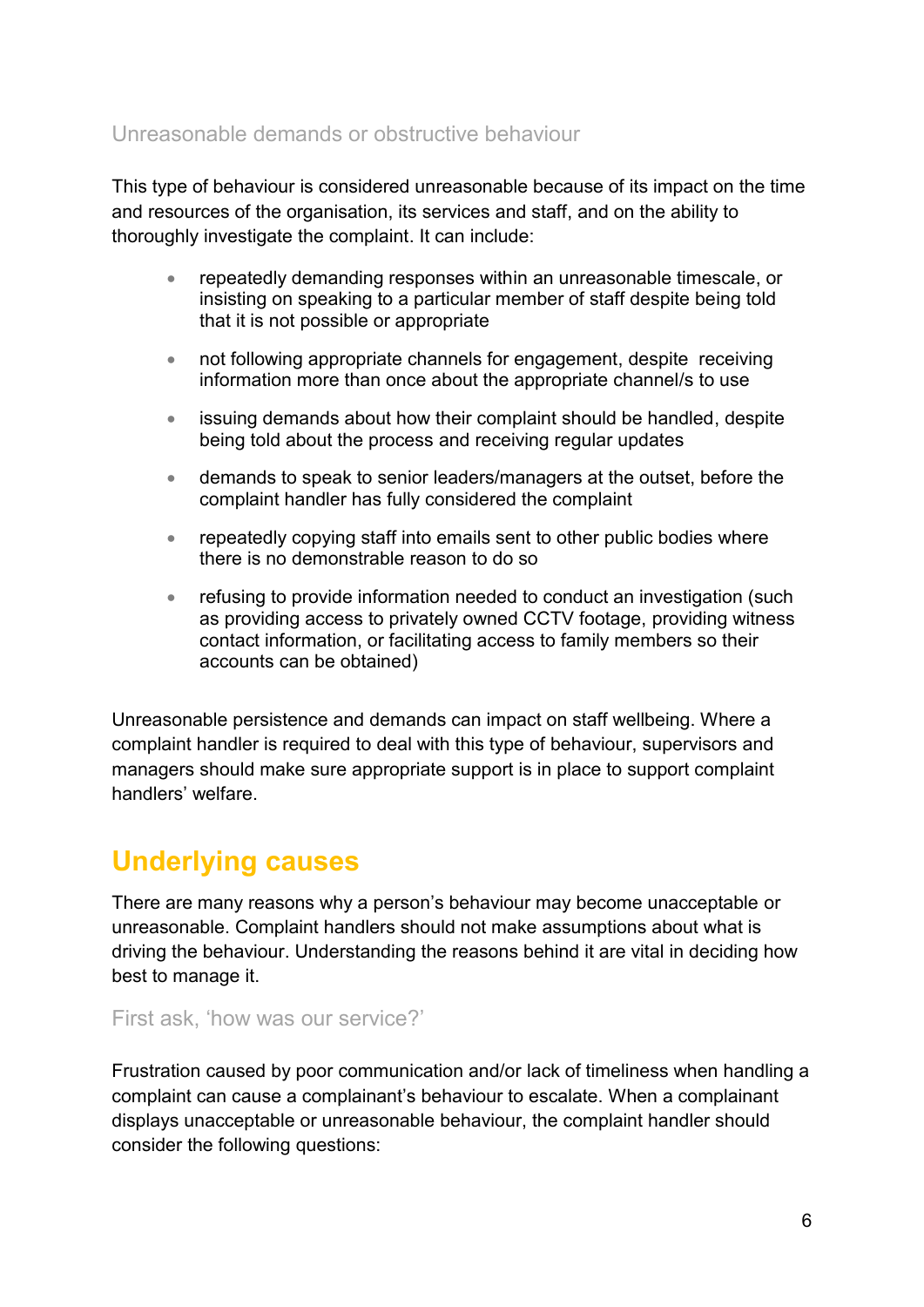- Have we explained the complaints process to the complainant and checked they understand it?
- Have we handled the complaint in a reasonable and proportionate manner?
- If the complaint is ongoing, have we communicated regularly and effectively with the complainant?
- Have we asked the complainant if they would benefit from additional support? If so, has the complainant received this?
- If a decision has been made on the complaint, has the complainant been given a clear rationale for the decision, in a way that they can understand how that decision has been reached?

If the complaint handler answers 'yes' to these questions and the behaviour of the complainant is still unacceptable or unreasonable, the complaint handler must decide how best to manage it. If these obligations have not been met, steps should be taken to address any shortcomings where appropriate. This may be enough to stop the behaviour.

## **Needs of individual complainants**

The police complaints system must be accessible to all, with proactive work done to support those with disabilities which may impact on their ability to effectively access the complaints system. People with additional needs may not always understand information given to them in certain forms, or they may have difficulty communicating their concerns clearly and/or effectively. All complainants should be asked at the outset if they require additional assistance to support their complaint.

It is accepted that police, PCCs and IOPC staff are not health professionals. It would be inappropriate for them to make assessments about the health and well-being of a complainant. However, where a complainant informs the complaint handler that they have specific health concerns or disabilities, this should be taken at face value.

Throughout the complaints process, a complaint handler should be alive to the possibility a complainant may have additional needs, and if so, consider whether providing that complainant with additional tailored support would make it easier for them to make their complaint. Throughout the complaints process, all reasonable efforts should be made to make sure additional needs are identified and catered for as far as possible and practicable.

Organisations should be aware of their legal responsibilities to all complainants, in accordance with the provisions of the *[Equality Act 2010](https://www.legislation.gov.uk/ukpga/2010/15/contents)*, and in particular, the positive obligation on them under the *Equality Act 2010* to make reasonable adjustments for disabled people.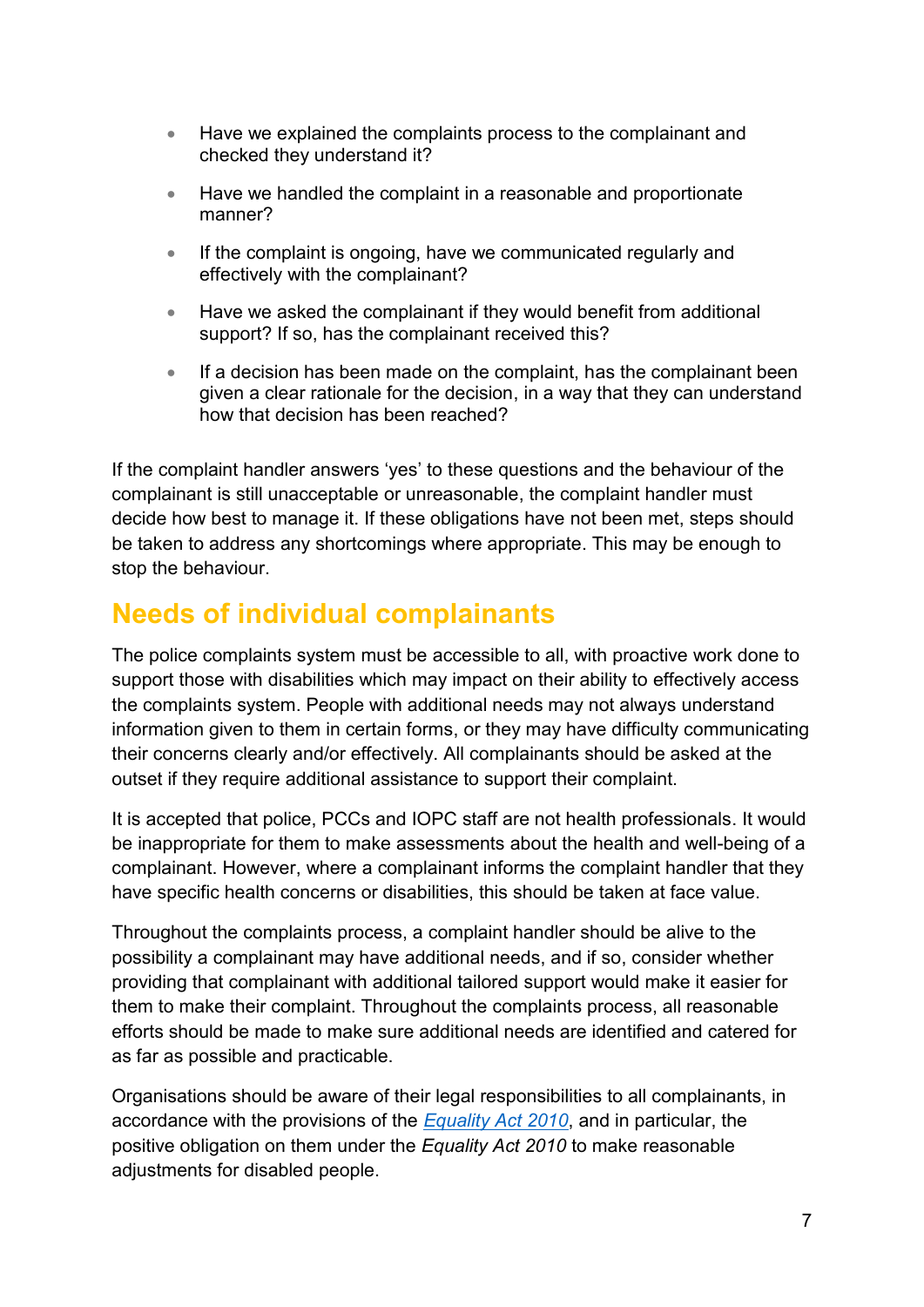Where it is identified that a complainant requires additional support, appropriate steps should be taken to address these needs in a way that satisfies the requirements of the Equality Act. Where unsure of these obligations, a complaint handler should seek advice from a colleague in their organisation who has responsibility or expertise for equality and diversity issues, or alternatively seek advice from an external organisation, for example, the [Equality and Human Rights](https://www.equalityhumanrights.com/en/human-rights/human-rights-act)  [Commission.](https://www.equalityhumanrights.com/en/human-rights/human-rights-act)

Complaint handlers must also be aware of other issues which may hinder a complainant's ability to effectively access the complaints system. For instance, complainants who lack proficiency in English may become frustrated if they are unable to understand the complaints process or updates regarding their complaint. Reasonable efforts should be made to make sure complainants have a clear understanding of the information communicated to them and, where their understanding is unclear, reasonable measures should be taken to help them.

Verbal abuse, threats or violent behaviour of any kind should not be tolerated by staff under any circumstances. However, the knowledge and understanding that a complainant has specific needs should influence the decision about the most appropriate course of action to take.

Further guidance on access to the complaints system can be found in Chapter 2 of the IOPC Statutory Guidance on the police complaints system.

#### **Case study: complainant with schizophrenia**

A woman with schizophrenia was living on her own safely and independently, supported by her GP and support worker. The woman made a complaint about police attendance at her home when she reported a burglary. She said she felt the officers did not take her seriously. While her complaint was being looked into, she started calling the complaint handling department outside office hours and leaving voicemails for the complaint handler. These messages became more and more frequent. Each one was listened to in full to make sure nothing new was being raised, and that the messages did not contain information about welfare issues that needed to be addressed.

To understand how best they could support the woman to make her complaint, the complaint handler arranged to meet her to find out more about her communication needs. The complaint handler explained their role, set out a clear timetable for updates, and agreed the format of the updates. During the meeting, the complaint handler learned that the complainant had a support worker. They agreed all updates would be copied to the support worker. The complainant was also provided with a summary sheet. This explained who to contact if her query was about the live complaint, and what to do if it was about something else.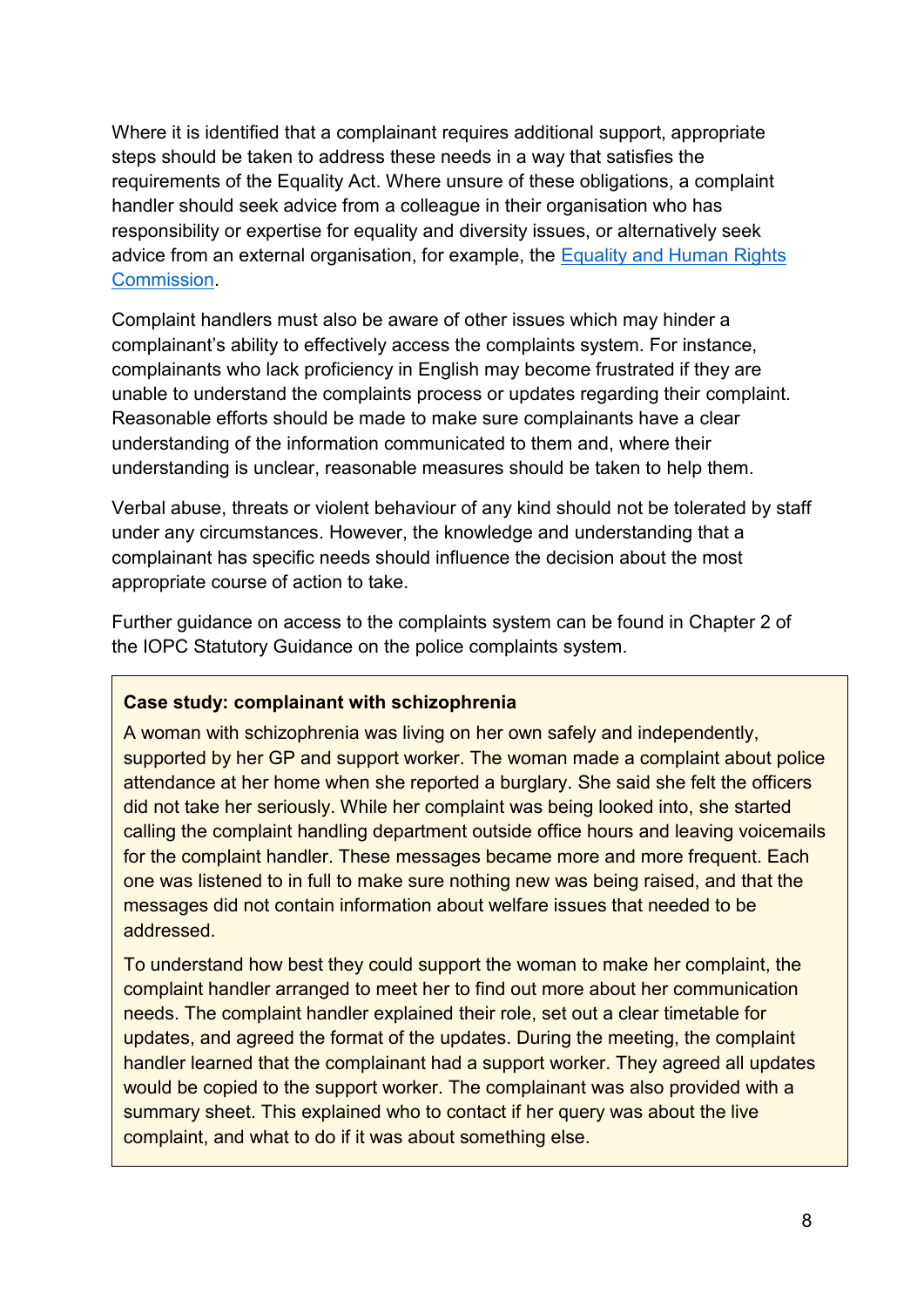## **Approaches to managing unacceptable or unreasonable behaviour**

#### Communicate with the complainant

Before taking steps that reduce or restrict communication, any issues with behaviour should be addressed with the complainant. The complaint handler should have a clear idea about how they would like the behaviour to change.

The complainant should be informed about the issues with their behaviour and why it is considered unacceptable or unreasonable. They should be advised how they can adjust their behaviour. Some examples of ways to address the behaviour include:

- reminding the complainant that violent, threatening or abusive behaviour will not be tolerated
- summarising the complaint(s) and asking the complainant to confirm that all the issues they have raised have been understood correctly
- providing guidance to the complainant on the structure their correspondence should follow
- informing the complainant about where to send correspondence
- signposting the complainant to other sources of support if they raise matters that fall outside the police complaints system
- appointing a single point of contact responsible for reviewing all their complaints to ensure consistency

When communicating with complainants who are behaving in an unacceptable or unreasonable way, complaint handlers should be clear about the consequences if the behaviour continues. Wherever possible, a complainant should be given the opportunity to change their behaviour before a decision is taken to restrict contact.

#### If necessary, implement a contact strategy

A contact strategy may be implemented if unacceptable or unreasonable behaviour continues. A contact strategy will set out how and when further contact with the complainant will take place, any restrictions on communication, and the reason for introducing the strategy.

Before introducing a strategy, the complaint handler should ask themselves: 'what are we trying to achieve by implementing this strategy?', and 'is restricting contact in this way fair, reasonable and proportionate?'

The complainant should be notified in writing about the strategy (considering any specific needs and reasonable adjustments). If possible, the agreement of the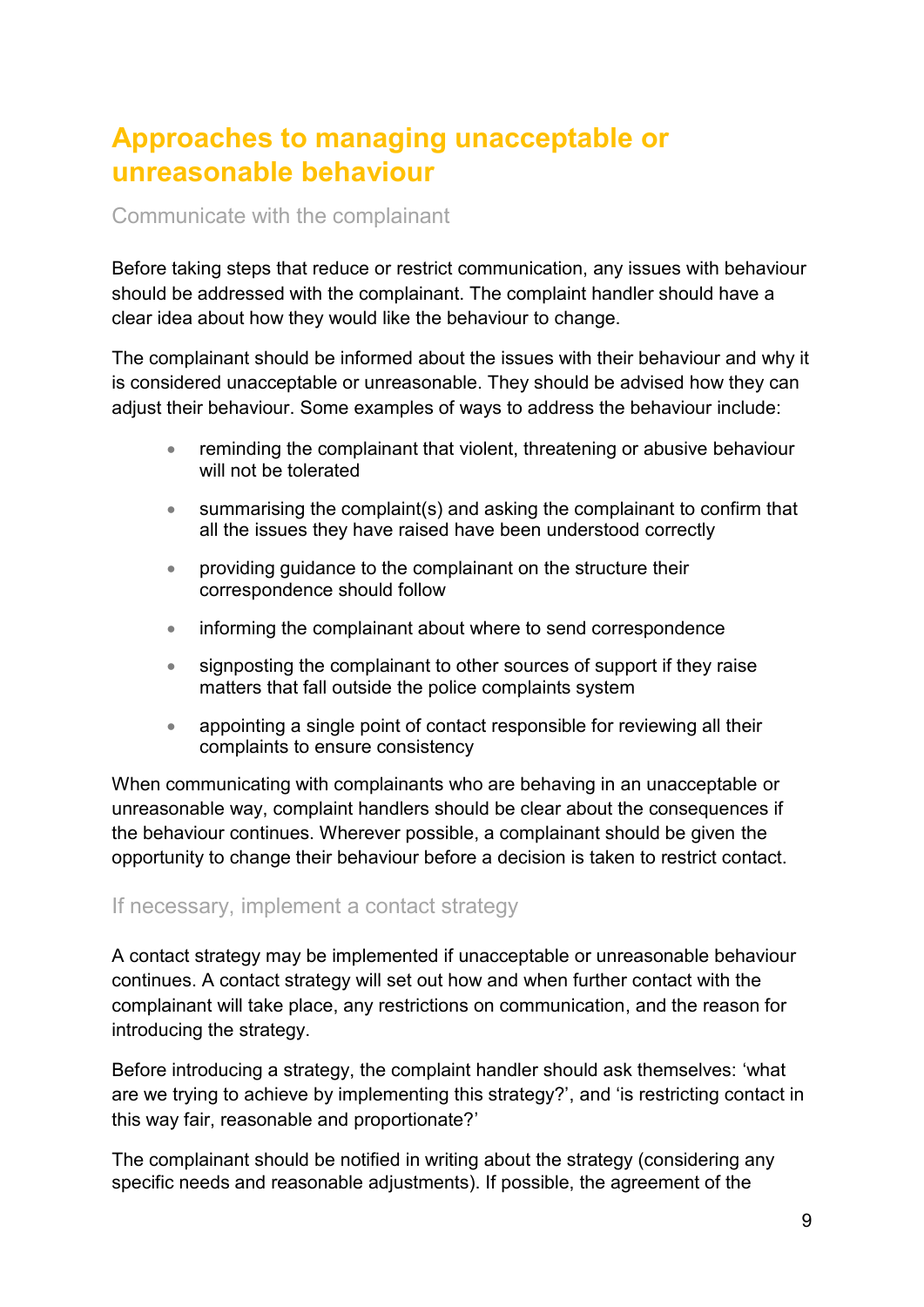complainant should be sought, although this may not be possible if the relationship is already difficult.

The explanation should emphasise the strategy has been implemented to make sure complaints are dealt with promptly and accurately, and that failure to comply with it could frustrate the handling of their complaint(s).

It must be made clear the strategy relates only to complaints, and that police assistance can still be requested through emergency or non-emergency routes if required.

Contact strategies can include:

- limiting duration of phone calls to specific times
- restricting contact to email or post only (taking into account any reasonable adjustments)
- using a dedicated email address and auto-diverting emails
- blocking email addresses or other communication channels if appropriate
- requiring the complainant to use an advocate for any contact with the complaint handling department
- requiring the complainant to communicate only with a single point of contact (SPOC)

#### Common scenarios and example contact strategies

The following scenarios are examples of suggested contact strategies. The most appropriate contact strategy should be decided on a case-by-case basis. Regardless of any contact strategy employed, all contact must be reviewed to identify any genuine complaints, criminal matters or safeguarding issues.

#### **Case study: complainant submits high-volume and complex correspondence**

A man wrote to a police force on a weekly, sometimes daily, basis. Although the letters were long and often complex, the specific nature of the complainant's dissatisfaction was not clear. The complainant followed-up each letter with a lengthy email.

Despite repeated efforts to engage with the complainant, he continued to send unclear complaint-related correspondence. Following discussions with colleagues, the complaint handler decided to create a simplified complaint form for the man to submit his complaints.

a timely manner. The complainant agreed to use the form to submit his complaints. The complaint handler shared the form with the complainant and explained that using it would help make sure all his complaints were clearly understood and addressed in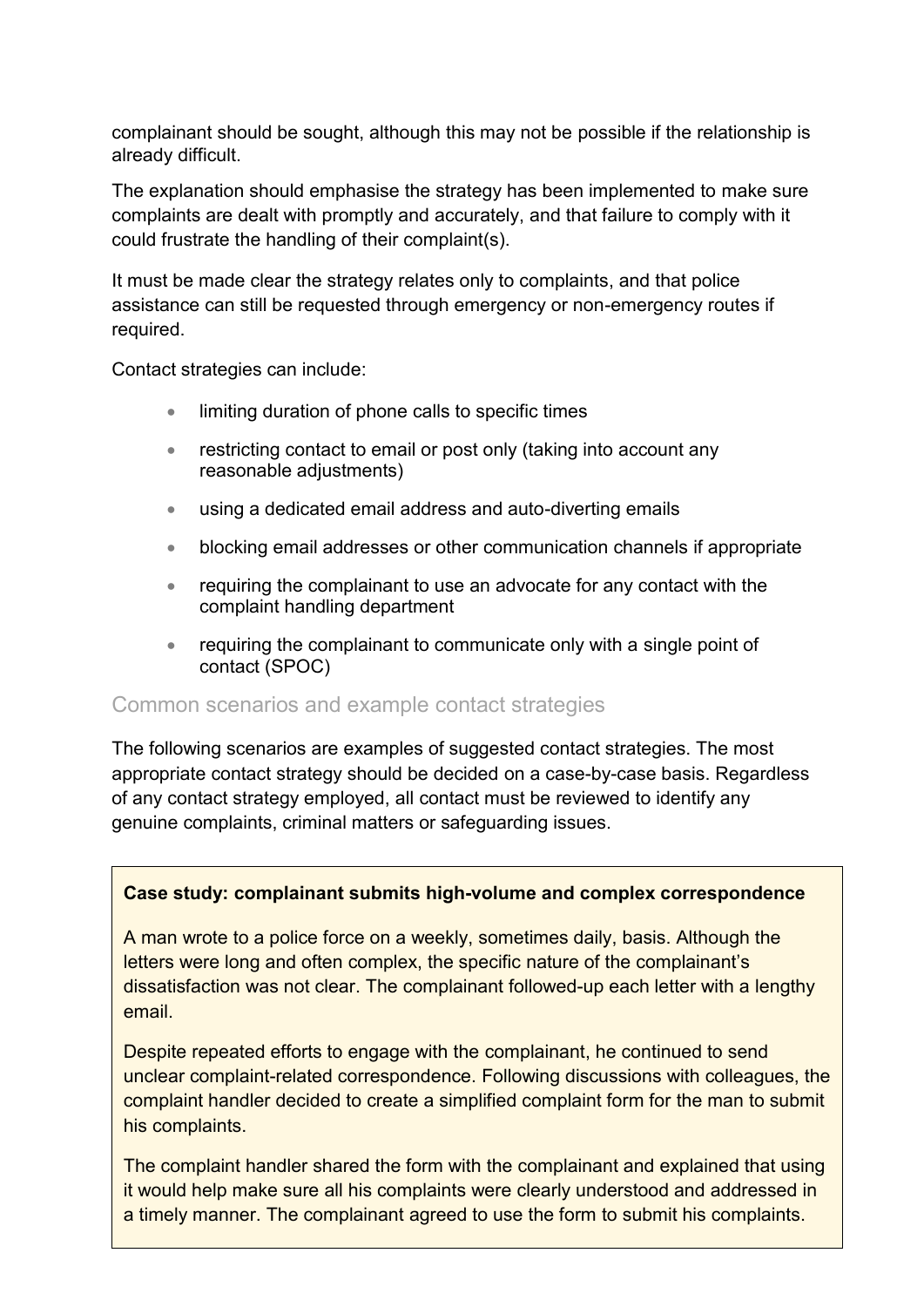#### **Case study: complainant makes unacceptable demands / targets individual complaint handlers**

A woman continually made complaints about complaint handlers because she was dissatisfied with the outcomes of her previous complaints. She was repeatedly told the appropriate way to challenge the decisions about her complaints was to exercise her right to a review. She continued to make more complaints. The woman also demanded that only certain staff members responded to her complaints.

The complaint handler implemented a strategy for managing the woman's contact with the organisation. They told the complainant the organisation would not reply to correspondence from the complainant about matters unrelated to open complaints, or closed matters where the complainant had been advised to seek legal advice.

The complaint handler also told the woman her demand that only specific members of staff respond to her complaints was unreasonable, and would not be acted on. The complaint handler assured the complainant any genuinely new matters she raised would be addressed.

#### **Case study: complainant adopts a 'scattergun' approach**

A man sent several emails each week about previous and ongoing complaints to a police force. Some emails were sent to the complaint handling department's central inbox and were copied to several other complaint handlers, the legal department and the freedom of information (FOI) team. Other emails raising similar matters would be sent only to the legal department and the FOI team. Those emails would be forwarded to the complaint handling department, which reviewed every email to check the correspondence did not include additional matters to the messages they had already received. This caused unnecessary additional work.

The complaint handler explained to the complainant several times why he only needed to send his complaint correspondence to the professional standards department (PSD). However, he continued to copy numerous people into his emails, or send separate complaint emails to the force's legal and FOI teams. The complaint handler contacted the complainant and explained a filter had been applied to his emails. They would all automatically be directed to the PSD in-box - regardless of the force address he used.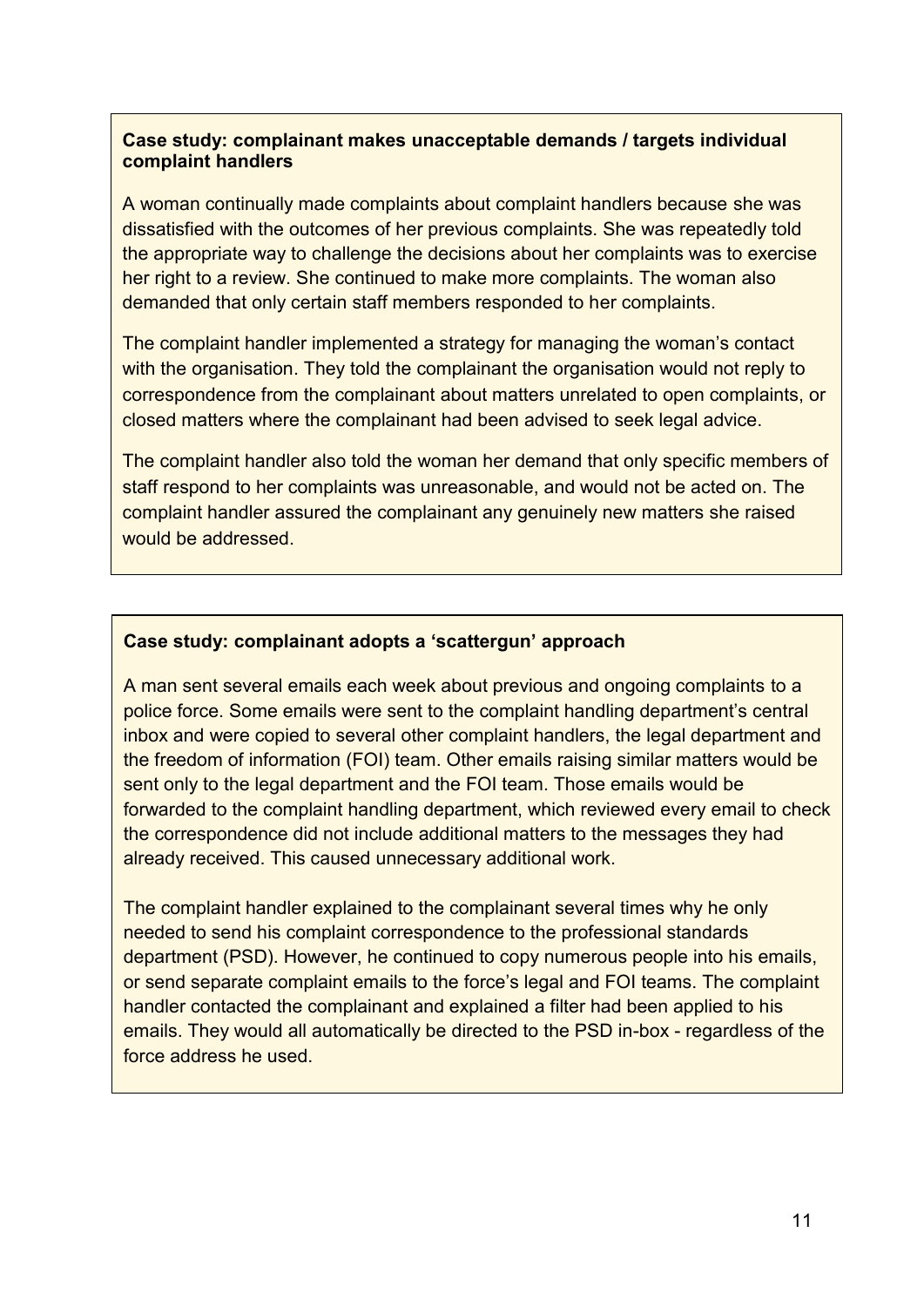#### Adhering to and reviewing/revising the contact strategy

It is important the complaint handler adheres to the contact strategy once it is in place. Any breach of the strategy by the complainant must be dealt with swiftly. A clear reminder should be communicated to the complainant about the consequences of breaching the strategy. They should also be reminded about the reasons for the strategy being introduced.

Systems should be in place locally to review any contact strategies on a regular basis - for instance, every six months. These reviews should make sure the contact strategy is still appropriate and fit for purpose.

Where reasonable adjustments are already in place, efforts should be made to adhere to these. If these adjustments are being abused, it may be necessary to adjust them to allow access to the complaints system, but to also manage the unacceptable or unreasonable behaviour.

The complainant should be told about any changes to the contact strategy. Complaint handlers should seek advice from colleagues with expertise in equality and diversity issues when making any amendments to agreed reasonable adjustments.

In certain situations, it may be necessary to share details of the contact strategy with partner agencies. However, this should only be done when there are legitimate reasons for doing so. For instance, if social services or NHS services have regular contact with the complainant, getting the support of these agencies will be important in making sure the contact strategy is successful. To make sure they are complying with General Data Protection Regulations (GDPR), complaint handlers should consult senior management before sharing details with another agency.

## **Further action**

It may be necessary to take further action to protect staff welfare and their ability to support other complainants if a contact strategy proves to be unsuccessful and the unacceptable behaviour continues despite numerous attempts to adjust the strategy.

In practice, this should rarely be necessary and should be reserved only for the most severe cases. In these circumstances, it is best to seek legal advice to see what avenues are available under the law to deal with the complainant's behaviour.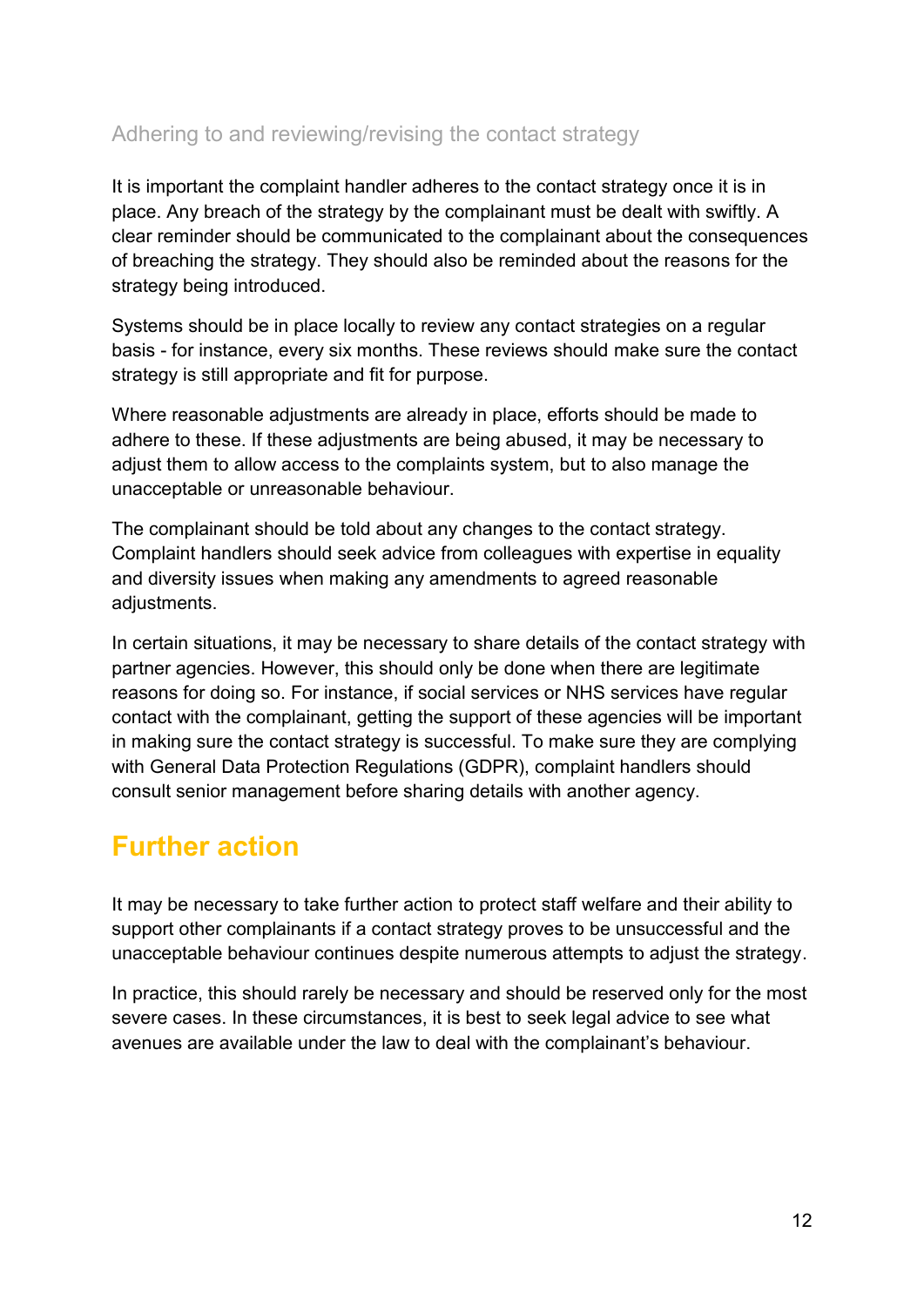## **Staff welfare and protecting privacy**

Dealing with unacceptable behaviour from complainants can have a significant impact on staff welfare. Forces may wish to consider putting in place support mechanisms to assist complaint handlers. This could include:

- opportunities for complaint handlers to routinely report unacceptable or unreasonable behaviour to their supervisors and seek support
- encouraging complaint handlers subject to unacceptable or unreasonable behaviour to discuss their experience and signpost them to employee assistance programmes or other support networks

Although rare, there are cases where complainants have tried to find out about a complaint handler's private life and used that information to target the complaint handler (for example, the complaint handler's home address or other personal information).

Many forces produce internal guidance for officers and staff about how they conduct themselves online and how this can influence the public's confidence in the police. Forces may wish to consider providing guidance to complaint handlers about how they can protect their personal privacy to help mitigate the risk of receiving direct personal contact.

There are a number of steps complaint handlers can take to preserve their privacy online. For example:

- conducting regular internet searches about themselves to check whether their name or any other personal information is available in the public domain (for example, their workplace, employer name, social media platforms, home address)
- check social media privacy settings regularly, bearing in mind platforms frequently update these settings
- consider family and friend connections online, and whether people could either use these connections as a means of identification or draw adverse inferences about these connections
- use directory enquiry websites to check whether home contact details are easily accessible (this information can be removed from directory enquiries services on request)
- check listings with Companies House or the Charity Commission (when a person holds a relevant position their full name and current address may be listed)
- take reasonable precautions online, such as: